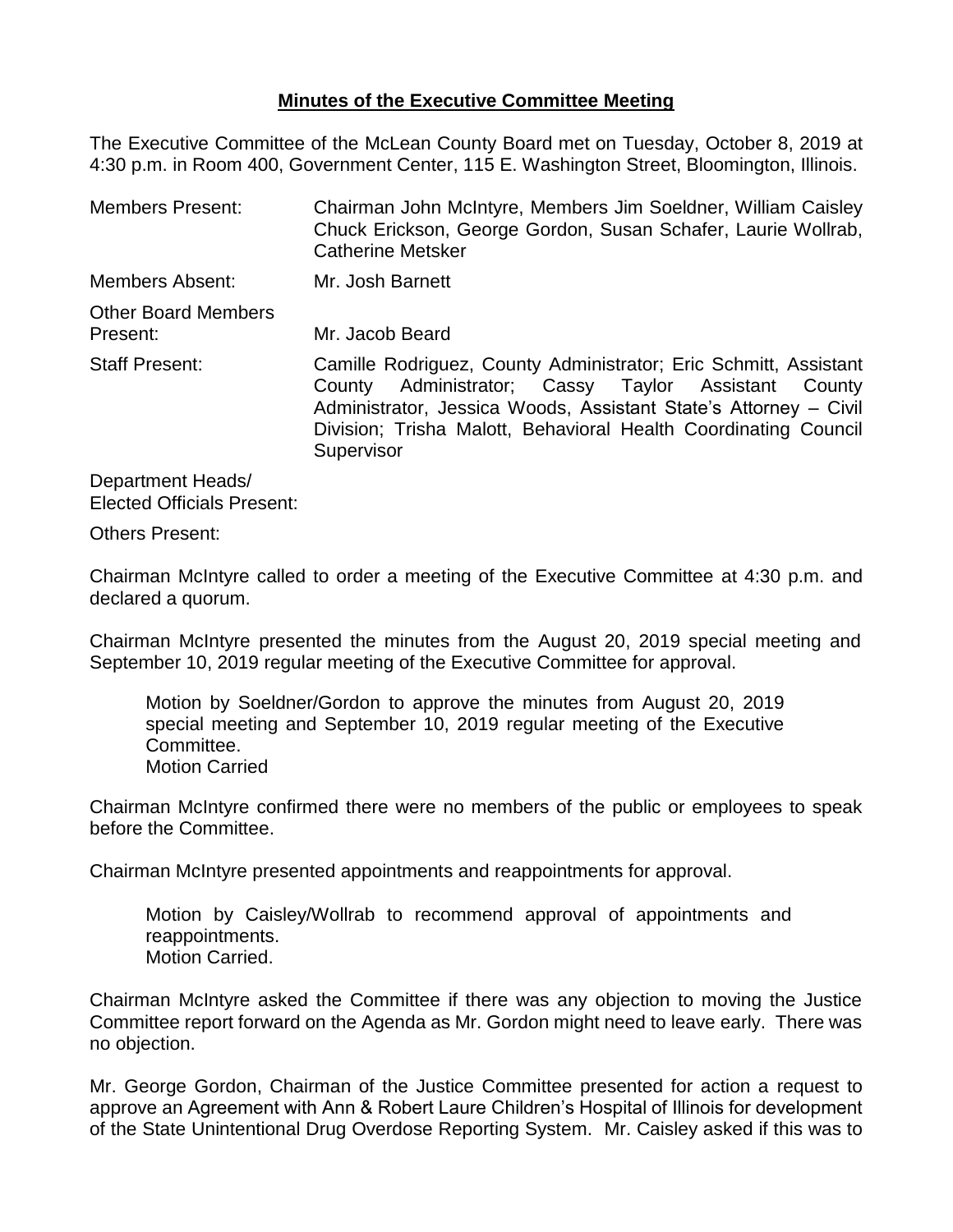Executive Committee Minutes October 8, 2019 Page **2** of **7**

be a study of all counties in Illinois. Ms. Rodriguez indicated that the grant dollars are for information in McLean County.

Motion by Gordon/Schafer to recommend approval of a request to approve an Agreement with Ann & Robert Laure Children's Hospital of Illinois for development of the State Unintentional Drug Overdose Reporting System. Motion Carried.

Mr. Gordon presented for action a request to approve an Emergency Appropriation Ordinance Amending the McLean County Fiscal Year 2019 Combined Annual Appropriation and Budget Ordinance.

Motion by Gordon/Wollrab to recommend approval of a request to approve an Emergency Appropriation Ordinance Amending the McLean County Fiscal Year 2019 Combined Annual Appropriation and Budget Ordinance Motion Carried.

Mr. Gordon presented for action a request to approve the Subcontract/Sub-Grant Agreement between Illinois CASA and the County of McLean. Ms. Wollrab indicated it looked like they were requesting that each member sign a conflict of interest statement. Discussion about requirements in the document. Ms. Schafer and Mr. Gordon referenced document and indicated we answer as a government entity and only need to list Board member contact information. Mr. McIntyre asked if there was anything further, hearing nothing he called question.

Motion by Gordon/Metsker to recommend approval of the Subcontract/Sub-Grant Agreement between Illinois CASA and the County of McLean. Motion Carried.

Mr. Gordon indicated the Justice Committee had no further items for action today but would have one additional item for the Board next week. Chairman McIntyre asked if there were any questions, hearing none, he thanked him.

Mr. Soeldner indicated they had nothing for the Committee today, but would have an item for the Board next week. Mr. Soeldner indicated they had a good discussion on budgets that fell under their purview. Chairman McIntyre asked if there were any questions for Mr. Soeldner, hearing none he thanked him.

Ms. Susan Schafer, Chairman of the Health Committee presented for action an Amendment to McLean County Code Article XVIII: Miscellaneous Code Fees Chapter 205, Section 205-95, Chapter 310 Sewage Disposal Systems, Water Wells and Geothermal Exchange Systems Fees. Mr. Caisley asked why we charge a fee for Geothermal Systems after they are installed. Ms. Schafer indicated that the Geothermal is not an annual fee, but is an initial installation fee. Ms. Wollrab stated an annual 3% increase is above and beyond other increases in the budget and questioned having an ordinance that automatically increased and if we could make it a 1.5% increase. Ms. Schafer indicated that we could not change it as it was approved through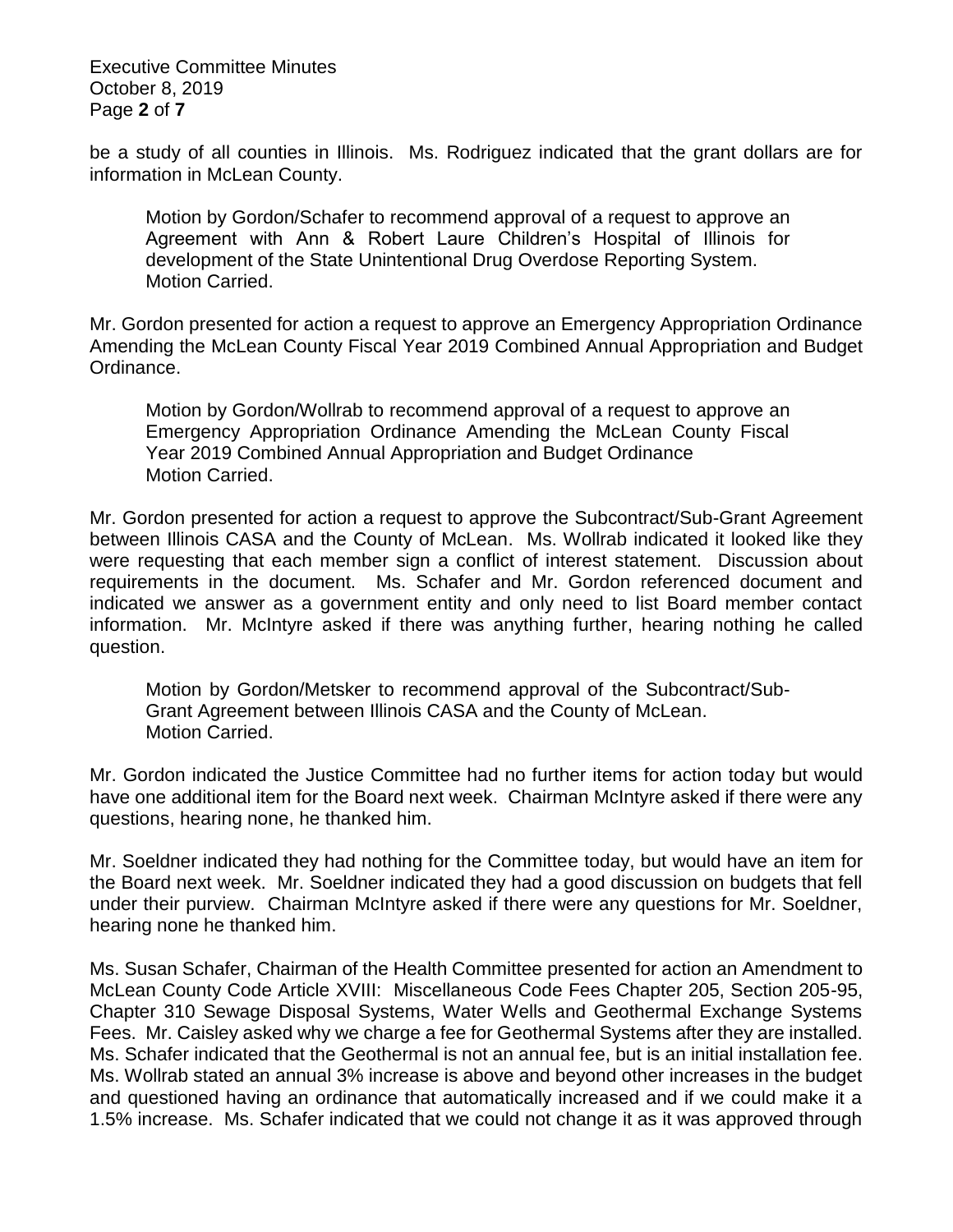Executive Committee Minutes October 8, 2019 Page **3** of **7**

Board of Health and they would have to bring forth a change. Ms. Wollrab asked why we are being asked to approve this if we can't change it. Mr. Soeldner asked if Board of Health could bring forth information on this matter before final budget needed to be approved. Ms. Schafer stated that when they install a geothermal system, the person inspecting it has to be on site all the time, so not a quick inspection, but would take that back to the Board of Health for consideration next year. Mr. Caisley asked if we should do a cost study. Ms. Metsker stated that while an analysis was done for food fees, she was not aware of an analysis on this matter. She stated that she would like more information brought forward on this next year as she felt it impacted rural residents. Mr. McIntyre indicated that Westminster and schools did geothermal, so not just rural. Mr. Soeldner asked if this could be tabled. Discussion about timing of Board of Health meetings and approval of final budget by the County Board. Ms. Wollrab indicated discussion last year about getting more information this year and did not receive it. Ms. Schafer indicated there was discussion last year on the food fees and there was more information brought forward on that one. She indicated she would relay concerns to Board of Health. Ms. Metsker stated she would recommend vote on this year, but make strong recommendation that they would have to justify fees for next year. Roll Call Vote was requested.

Motion by Schafer/Soeldner to recommend approval of Amendment to McLean County Code Article XVIII: Miscellaneous Code Fees Chapter 205, Section 205-95, Chapter 310 Sewage Disposal Systems, Water Wells and Geothermal Exchange Systems Fees.

Motion Carried. Voted no: Erickson, Wollrab, Metsker

Ms. Schafer presented for action a request to approve an Amendment to McLean County Code Article XVIII: Miscellaneous Code Fees Chapter 205: Section 205-90 Chapter 216 Food Service Fees. She indicated that it did pass unanimously through Health Committee. She indicated that the Health Department kept track and it is taking longer to complete the inspections and this was not an automatic increase.

Motion by Schafer/Metsker to recommend approval of an Amendment to McLean County Code Article XVIII: Miscellaneous Code Fees Chapter 205: Section 205-90 Chapter 216 Food Service Fees. Motion Carried.

Ms. Schafer presented for action a request to approve an Ordinance of the McLean County Board Amending the 2019 Combined Appropriation and Budget Ordinance for Fund 0112.

Motion by Schafer/Gordon to recommend approval of an Ordinance of the McLean County Board Amending the 2019 Combined Appropriation and Budget Ordinance for Fund 0112. Motion Carried.

Ms. Schafer indicated they had nothing further for action today. Chairman McIntyre asked if there were any questions; hearing none, he thanked her.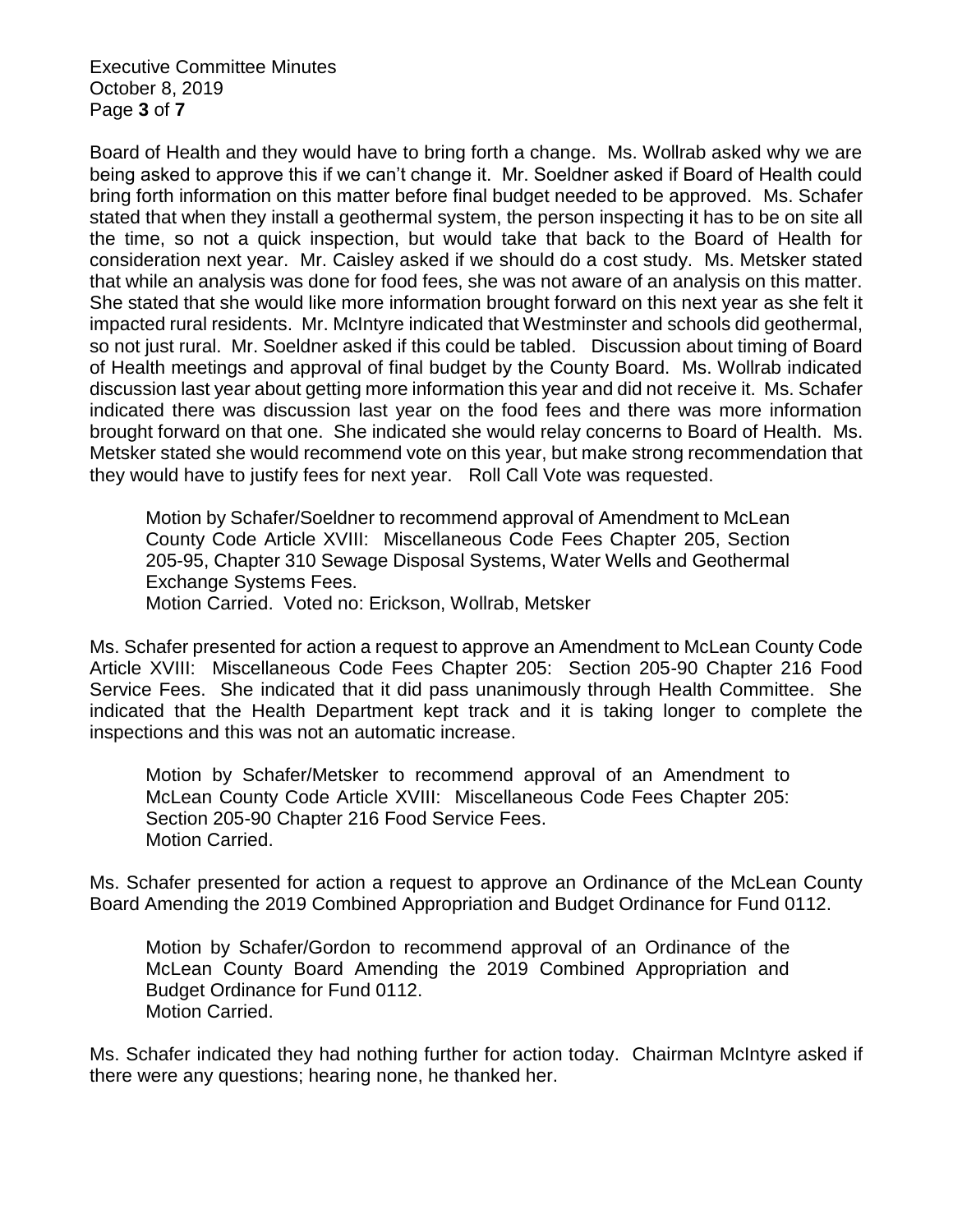Executive Committee Minutes October 8, 2019 Page **4** of **7**

Mr. Chuck Erickson, Chairman of the Land Use and Development Committee indicated they had no action items for today, but would have an item for the Board next week. Chairman McIntyre asked if there were any questions, hearing none, he thanked Mr. Erickson.

Mr. William Caisley, Chairman of the Transportation Committee indicated they had nothing for action today, but would have an item next week for the Board. Chairman McIntyre asked if there were any questions; hearing none, he thanked Mr. Caisley.

Mr. Jacob Beard, Vice Chairman of the Property Committee indicated he had no action items for the Committee but would have items for the Board next week. Chairman McIntyre asked if there were any questions; hearing none, he thanked him.

Ms. Camille Rodriguez, County Administrator presented for action a request to approve a Resolution Establishing a Holiday Schedule for County Employees for the year 2020.

Motion by Wollrab/Soeldner to recommend approval of a Resolution Establishing a Holiday Schedule for County Employees for the year 2020. Motion Carried.

Ms. Rodriguez presented for action a request to approve an Emergency Appropriation Ordinance Amending the McLean County Fiscal Year 2019 Combined Annual Appropriation and Budget Ordinance General Fund 0001, County Board 0001 (Fleet). Mr. Soeldner indicated the discussion at Justice was to start order process this year as there had been changes by Ford that would cause delays.

Motion by Soeldner/Schafer to recommend approval of an Emergency Appropriation Ordinance Amending the McLean County Fiscal Year 2019 Combined Annual Appropriation and Budget Ordinance General Fund 0001, County Board 0001 (Fleet). Motion Carried.

Ms. Rodriguez presented for approval the Information Technologies Department 0001.0043 sub departments .0047 (data processing) and 0107 (County GIS) budget. Mr. Soeldner asked for more information about computers under \$1,000 and Windows upgrades. Mr. Nelson indicated that for the past two years they have been working to upgrade systems to Windows 10 as Windows 7 becomes obsolete in January of 2020. He said to counter that increase they paused the infrastructure upgrades so those item lines decreased. He stated the only other line that might stand out is on software line which is an increase for security initiatives. Mr. Caisley asked about food item. Mr. Nelson indicated that is bottled water for the department. Mr. Caisley asked if software license agreement is for Windows 10. Mr. Nelson indicated the software license line represents between 55 and 60 different items as well as upgrading servers. Mr. Caisley asked him to confirm we have to do that. Mr. Nelson confirmed. Mr. Caisley asked about the systems engineer and if we have not had one before. Mr. Nelson indicated that it is a reclass of a position so not a change in FTE. Mr. McIntyre asked if there were GIS questions. Mr. Caisley asked about IMRF contribution which is down. Mr. Nelson stated that we had experienced an increased rate for several years after financial struggles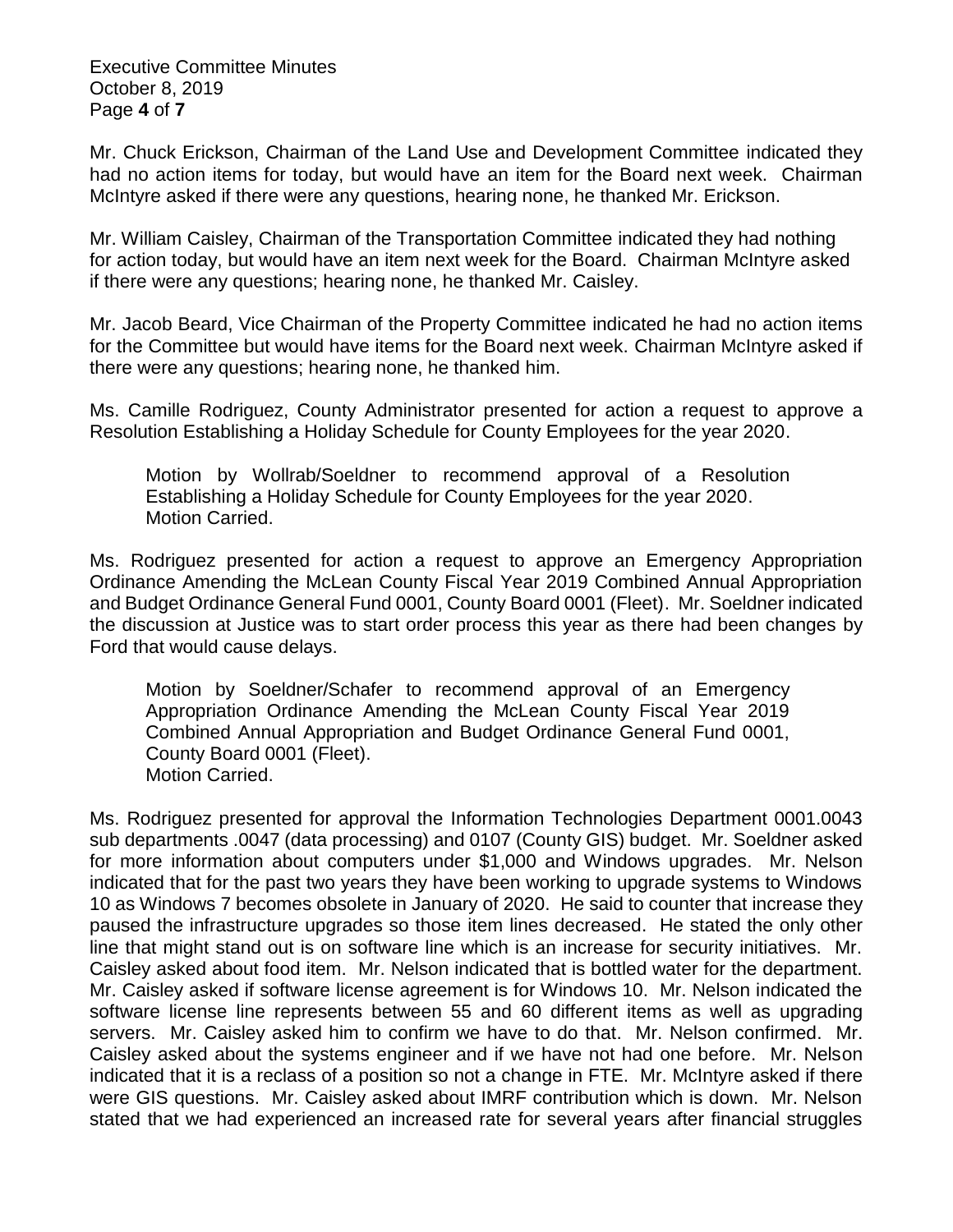Executive Committee Minutes October 8, 2019 Page **5** of **7**

from 2008 rolled forward and IMRF adopted a 7 or 8 years pay back schedule, but we have exited that window. Ms. Schafer asked under GIS operating office supplies and note indicated buying one chair and questioned the amount. Mr. Peterson responded that the line item is more than for one chair, there are other items that was the only major purchase that was noted.

Motion by Schafer/Wollrab to recommend approval of the Information Technologies Department 0001.0043 sub departments .0047 (data processing) and 0107 (County GIS) budget. Motion Carried.

Ms. Rodriguez presented for approval the County Board Fleet 0001.0001.0100 budget. Ms. Rodriguez indicated there were items brought forth last week in other department head budget presentations. Mr. Beard asked about process to rotate out of fleet. Ms. Rodriguez said that when we have enough vehicles we can hold an auction for those, but have not done that recently. Ms. Rodriguez indicated that departments will also donate to other departments.

Motion by Metsker/Soeldner to recommend approval of the County Board Fleet 0001.0001.0100 budget. Motion Carried.

Ms. Rodriguez presented for approval the Regional Planning Commission Budget 0001.0010.0010. Ms. Vasu Gadhiraju came forward to help with any questions. Mr. Caisley asked for explanation with accounting for Regional Planning and if Bloomington and Normal were no longer contributing. Ms. Gadhiraju indicated the regional planning commission has been an independent organization supported by the Town, City and County for the past 50+ years and that continues to be the case moving forward. She indicated that last year they were informed that because they are part of the County's IMRF system the Regional Planning budget should be part of the County's budget, so they changed where the paperwork was handled. Mr. Caisley asked about food budget. Ms. Gadhiraju indicated they hold a community forum each year and budget for food at that event, but food expense is usually covered or reimbursed through fees collected at the forum.

Motion by Caisley/Erickson to recommend approval of the Regional Planning Commission Budget 0001.0010.0010. Motion Carried.

Ms. Rodriguez presented the general employment activity report was in the packet and she would be happy to answer any questions.

Ms. Rodriguez indicated that they had some information on the cannabis legislation, how it is taxed and what we need to be considering in the next weeks in regard to any actions that the full Board may end up taking regarding this tax. She also indicated that Ms. Woods had also added other information regarding the Act. Ms. Schafer asked about dispensaries and if someone wanted to open one in an unincorporated area of McLean if we have our zoning up to date for that. Ms. Woods indicated that a request would need to go through ZBA and would be a special use or permitted use. Ms. Woods went on to explain the districting for cannabis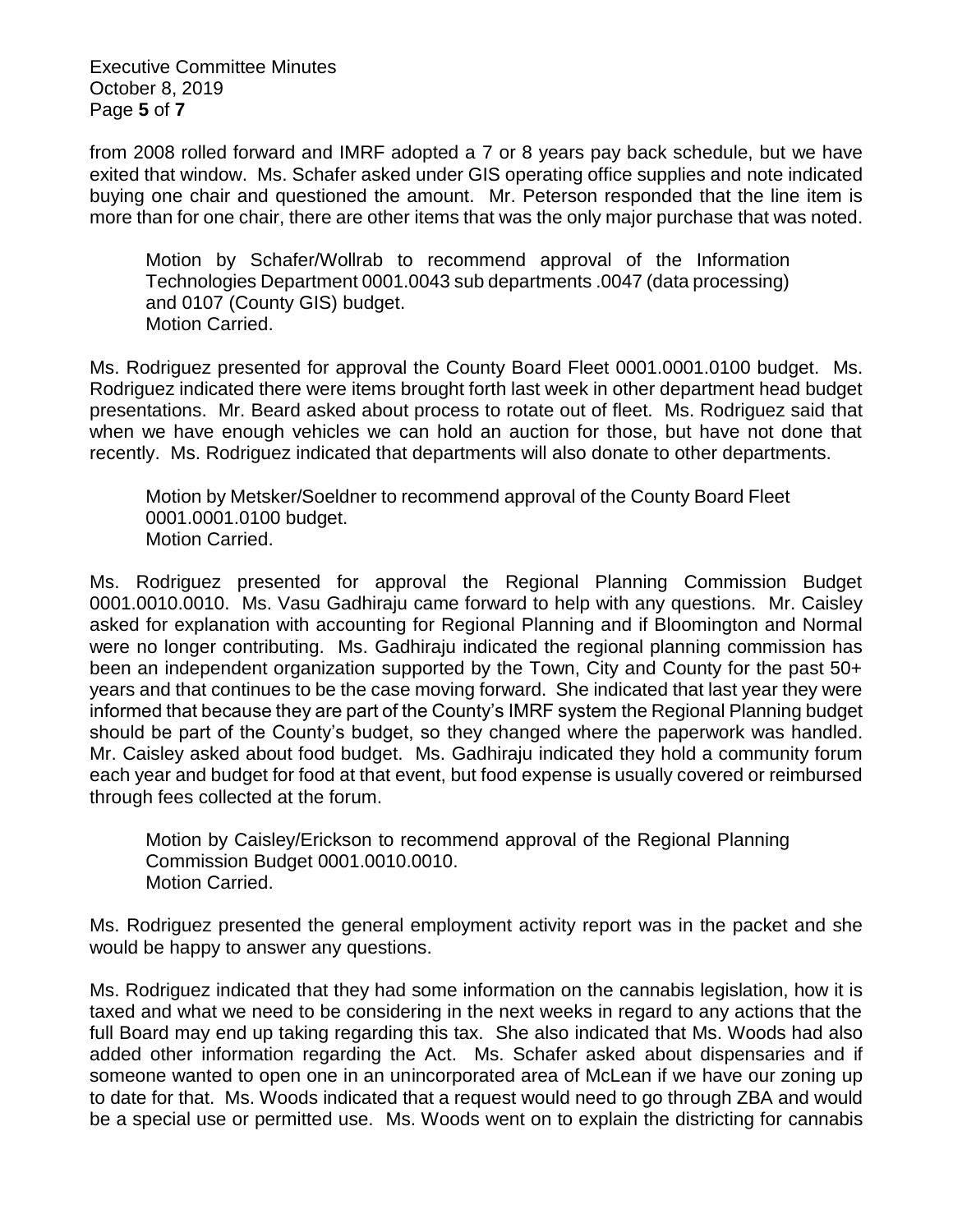Executive Committee Minutes October 8, 2019 Page **6** of **7**

sales and indicated our district is McLean and DeWitt Counties and McLean would be allowed three sites. She said right now there will be preference given to any current medical marijuana dispensaries and Normal has one so they will get one of the license. She indicated also preference to place them in areas that have been disproportionally affected by war on drugs which in our district have been identified as west Bloomington, and ISU and neither are in incorporated McLean County. Ms. Woods stated that while we need to look at zoning for future matters, it did not seem likely that unincorporated Mclean County would be recipient of dispensary. She stated tax question is most pressing issue.

Mr. Erickson asked if County opts out, how much tax would the County still get from the State. Ms. Woods asked him to clarify opt out of allowing dispensaries. Mr. Erickson opt out of what it allows you to opt out of. Ms. Woods stated that we would get share of municipality sales tax money just like anything else in the County. Ms. Woods stated we could opt out of adding tax. Mr. Erickson asked about zoning and Board jurisdiction and not the Zoning Board of Appeals. Ms. Woods indicated that she believed it would start as a text amendment through the Board and then once in place, file application but could do more research to give a more in-depth answer. Discussion about an application that came forward for a dispensary in Downs and cultivation applications. Ms. Schafer asked if we were supposed to be considering something at a November meeting. Mr. Soeldner went over timing as he understood it with current legislation. Ms. Woods indicated that we will not be able to collect taxes on January 1, 2020 as we have to present our ordinance to the Department of Revenue and they have six months to get it set up. Mr. Soeldner indicated that he did not feel there would be facilities in place to get the revenue as of January 1st. Both Mr. Soeldner and Ms. Woods indicated that things have not been finalized by the State to know the process for sure.

Ms. Schafer asked about legislation and cultivation center and if we would need to address that in our Code. Mr. McIntyre stated Board voted on a cultivation center in the past, so felt we could vote on another one that might be presented. Ms. Wollrab asked Ms. Schafer to confirm that she would like to get things ironed out so we miss as little revenue as possible. Ms. Schafer confirmed. Mr. Beard asked her to confirm that most sales would be in Bloomington and Normal and failure to put a tax on that would not reduce what we current receive but would not add possible revenue. Ms. Woods confirmed. Mr. Soeldner stated he felt the first step should be to have administration write up a resolution to enact a 3.75% County wide use tax. Then if it passes we go to the next step. Mr. McIntyre asked about including opting in or opting out in Resolution. Mr. Soeldner agreed to include. Ms. Schafer asked for clarification on amount we could tax. Ms. Woods stated 3.75% in the County and 3.00% in the municipalities.

Chairman McIntyre presented invoices for Regional Planning Fund in the amount of \$8,250.55 and another in amount of \$91,023.80 which is general fund, shared sales tax, veterans and vending machine account.